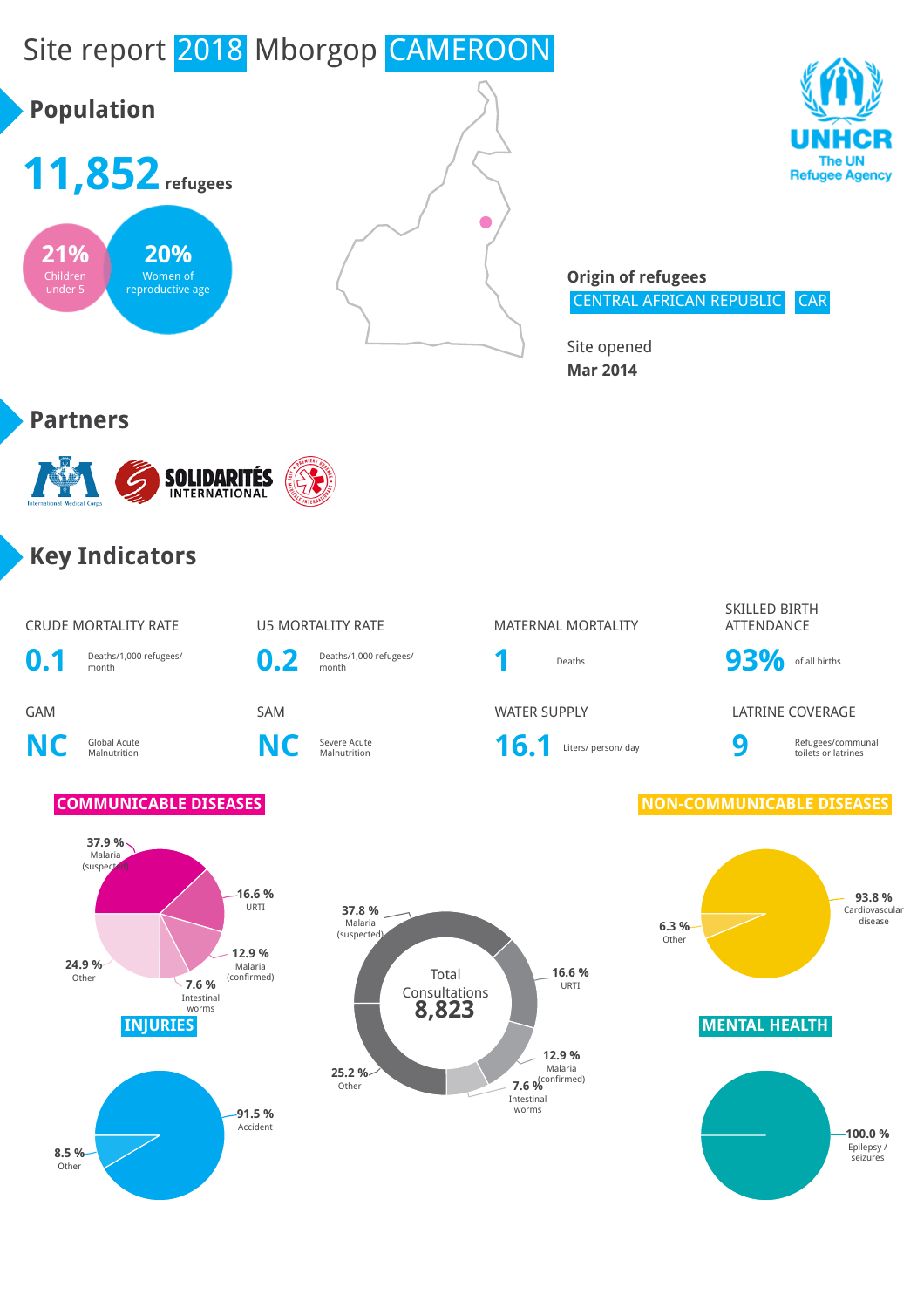## **Public Health**

| <b>HEALTH STAFFING</b>                                      | <b>INDICATOR</b> | <b>STANDARD</b> |           | <b>MORBIDITY</b>                                 | <b>INDICATOR</b> | <b>STANDARD</b> |   |
|-------------------------------------------------------------|------------------|-----------------|-----------|--------------------------------------------------|------------------|-----------------|---|
| Number of medical doctors                                   |                  | 1: 50,000       | $\bullet$ | Incidence of malaria among children under        | 22               |                 |   |
| Number of qualified nurses                                  |                  | 1:10,000        | $\bullet$ | Incidence of watery diarrhoea among              | 7                |                 |   |
| Number of community health workers                          |                  | 1: 1,000        | $\bullet$ | children under 5                                 |                  |                 |   |
| <b>ACCESS AND UTILIZATION</b>                               | <b>INDICATOR</b> | <b>STANDARD</b> |           | Incidence of pneumonia among children<br>under 5 |                  |                 |   |
| Consultations per trained clinician per day                 | 16               | < 50            | ◉         | Incidence of pneumonia among over 5              | $\mathbf{0}$     |                 |   |
| Health utilisation rate (new visits / refugee /             | 0.7              | $1 - 4$         | ణ         | Tuberculosis success rate                        |                  | < 90%           |   |
| year)<br>Proportion of host population consultations        | 2%               |                 |           | Were any MDR/X-TB cases diagnosed among<br>PoCs? |                  | <b>No</b>       |   |
| <b>MORTALITY</b>                                            | <b>INDICATOR</b> | <b>STANDARD</b> |           | VACCINATION                                      | <b>INDICATOR</b> | <b>STANDARD</b> |   |
| <b>Crude Mortality Rate</b><br>(CMR) (/1000/month)          | 0.1              | < 0.75          | Ø         | Full vaccination coverage                        | 163%             | < 95%           |   |
| <b>Under-five Mortality Rate</b><br>(U5MR) (/1000/month)    | 0.2              | $< 1.5$         | Ø         | Measles vaccination coverage                     | 80%              | < 95%           | Ø |
| <b>Infant Mortality Rate</b><br>(IMR) (/1000 livebirths)    | 4.5              | < 30            | Ø         | Source of vaccination data                       |                  |                 |   |
| <b>Neonatal Mortality Rate</b><br>(NNMR) (/1000 livebirths) | 5                | < 20            | $\bullet$ | IN-PATIENT DEPARTMENT (IPD)                      | <b>INDICATOR</b> | <b>STANDARD</b> |   |
| <b>OUTBREAK ALERT AND RESPONSE</b>                          | <b>INDICATOR</b> | <b>STANDARD</b> |           | Average length of stay (days)                    | 2.5              |                 |   |
| Proportion of outbreaks investigated within 48<br>hours     |                  | 100%            |           | Case fatality rate                               | 0.0              |                 |   |
| Number of outbreaks reported                                | $\mathbf 0$      |                 |           | Hospitalisation rate                             | 40.2             | $50 - 150$      | Δ |

## **Reproductive Health**

| <b>ANTENATAL CARE</b>                                                                     | <b>INDICATOR</b> | <b>STANDARD</b> |                       | <b>FAMILY PLANNING</b>                                                      | <b>INDICATOR</b> | <b>STANDARD</b> |   |
|-------------------------------------------------------------------------------------------|------------------|-----------------|-----------------------|-----------------------------------------------------------------------------|------------------|-----------------|---|
| Antenatal care coverage                                                                   | 62%              | > 90%           | Ω                     | Contraceptive prevalence rate                                               | 0%               | $\geq 30\%$     | ⊠ |
| Coverage of antenatal tetanus vaccination                                                 | 56%              | >95%            | Ω                     | Source of contraceptive prevalence data                                     |                  |                 |   |
| <b>DELIVERY CARE</b>                                                                      | <b>INDICATOR</b> | <b>STANDARD</b> |                       | SEXUAL AND GENDER-BASED VIOLENCE (SGBV)                                     | <b>INDICATOR</b> | <b>STANDARD</b> |   |
| Proportion of births attended by skilled<br>personnel                                     | 93%              | $\geq 90\%$     | $\boldsymbol{\sigma}$ | Total number of reported rapes                                              | $\mathbf{0}$     |                 |   |
| Proportion of births conducted by caesarean<br>section                                    | 0%               | $5 - 15%$       | ೞ                     | Proportion of eligible rape survivors provided<br>with PEP within 72 hours  |                  | 100%            |   |
| Proportion of newborn infants with low birth<br>weight (<2500 gs) (weighed within 72 hrs) | 2%               | < 15%           |                       | Proportion of eligible rape survivors provided<br>with ECP within 120 hours |                  | 100%            |   |
| Proportion of teenage pregnancies                                                         | 6%               |                 |                       | SEXUALLY TRANSMITTED INFECTIONS (STIS)                                      | <b>INDICATOR</b> | <b>STANDARD</b> |   |
| Still birth rate (/1000 total births / month)                                             |                  |                 |                       | Number of genital ulcer diseases                                            | 3                |                 |   |
| Number of maternal deaths                                                                 |                  |                 |                       | Number of Pelvic Inflammatory diseases                                      | 23               |                 |   |
| Proportion of maternal deaths investigated<br>within 48 hours                             | 200%             | 100%            |                       |                                                                             |                  |                 |   |